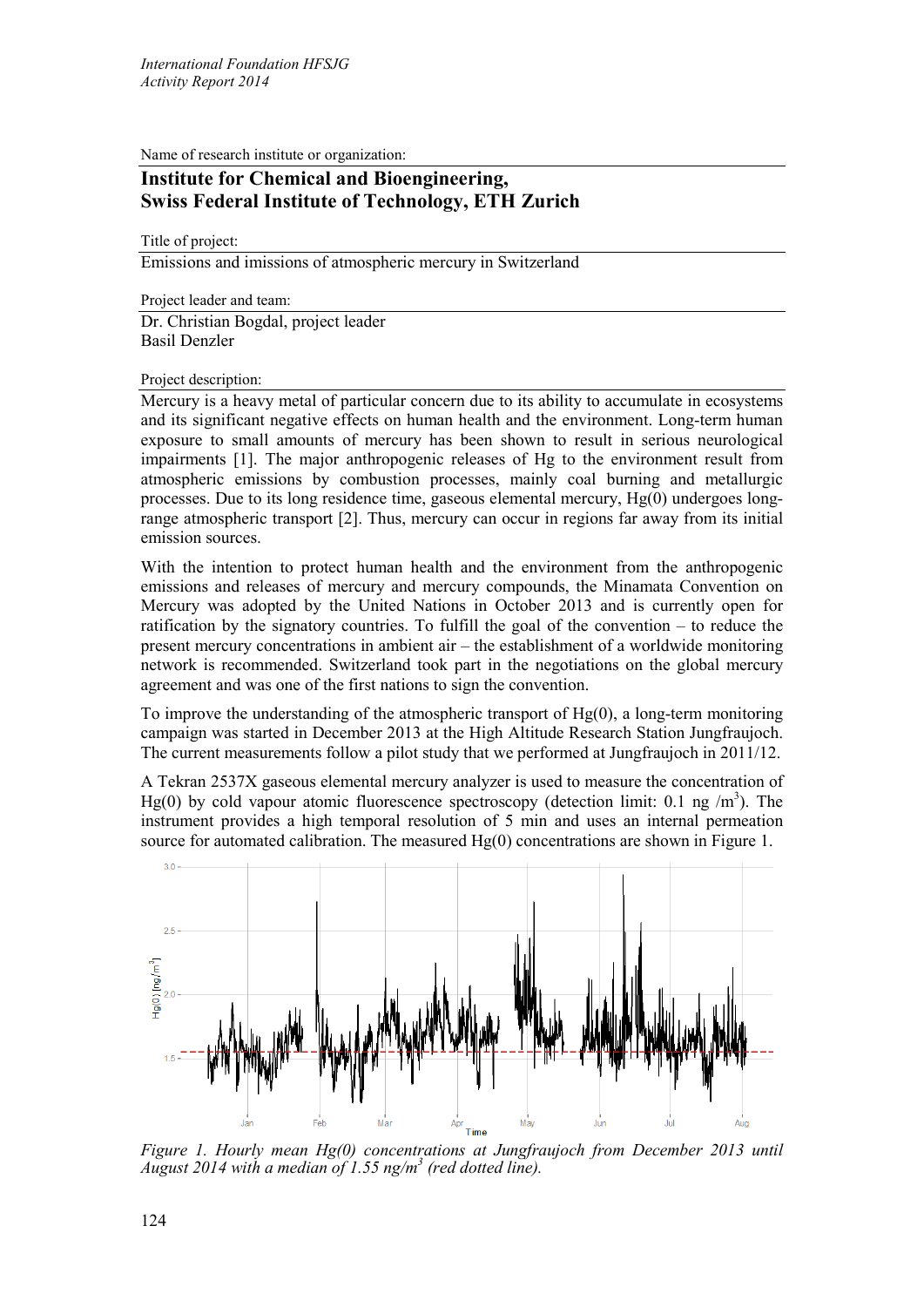The Hg(0) concentrations measured at Jungfraujoch are comparable to background levels measured worldwide [2]. The median over the sampling period from December 2013 until August 2014 is  $1.55$  ng/m<sup>3</sup>.

By the use of the Lagrangian particle dispersion model FLEXPART [3] the footprint regions of the air masses at Jungfraujoch were identified every 3 hours. Therefore particles were released at Jungfraujoch and followed backward in time for 10 days on the basis of EMWF wind fields. A potential source contribution function was then used to identify the source regions of the  $Hg(0)$  at Jungfraujoch. It compares the footprint of the air masses which resulted in the 10 % highest concentrations measured at Jungfraujoch to the average footprint of the whole measurement period. This procedure produces a relative value for each grid cell, which indicates that air residing in that cell is more often causing high  $Hg(0)$  concentrations when arriving at Jungfraujoch. The results are given in Figure 2. It shows that for high Hg(0) concentration events the air masses originated dominantly from regions east of Jungfraujoch. Especially areas in Eastern Europe, including Russia, the Ukraine, and Poland are identified as source regions.



*Figure 2. Potential source regions for high Hg(0) concentrations at Jungfraujoch indicated by values above 0.1.* 

Our next goal is to compare our measurement-based results to the global inventory of anthropogenic mercury emission compiled by AMAP/UNEP. This inventory is based on activity data combined with emission factors of mercury for various industry sectors [4]. According to our study, the AMAP inventory seems to underestimate the emissions from Eastern Europe. Our alternative approach to identify possible source regions could help to improve the current emission inventory.

## References:

[1] Clarkson, T.W., Magos, L., The toxicology of mercury and its chemical compounds, Crit. Rev. Toxicol, doi: 10.1080/10408440600845619, **36**, 609-662, 2006.

http://dx.doi.org/10.1080/10408440600845619

[2] Sprovieri, F., Pirrone, N., Ebinghaus, R., Kock, H., Dommergue, A., A review of worldwide atmospheric mercury measurements, Atmos. Chem. Phys., doi: 10.5194/acp-10-8245-2010, **10**, 8245-8265, 2010. http://www.atmos-chem-phys.net/10/8245/2010/acp-10-8245-2010.html

[3] Stohl, A., Forster, C., Frank, A., Seibert, P., and Wotawa, G., Technical note: The Lagrangian particle dispersion model FLEXPART version 6.2, Atmos. Chem. Phys., doi: 10.5194/acp-5-2461-2005, **5**, 2461-2474, 2005.

http://www.atmos-chem-phys.net/5/2461/2005/acp-5-2461-2005.html

[4] AMAP/UNEP, Technical Background Report for the Global Mercury Assessment 2013, Arctic Monitoring and Assessment Programme, Oslo, Norway/UNEP ChemicalsBranch, Geneva, Switzerland, 2013. http://www.amap.no/documents/doc/technical-background-report-for-the-global-mercury-assessment-2013/848